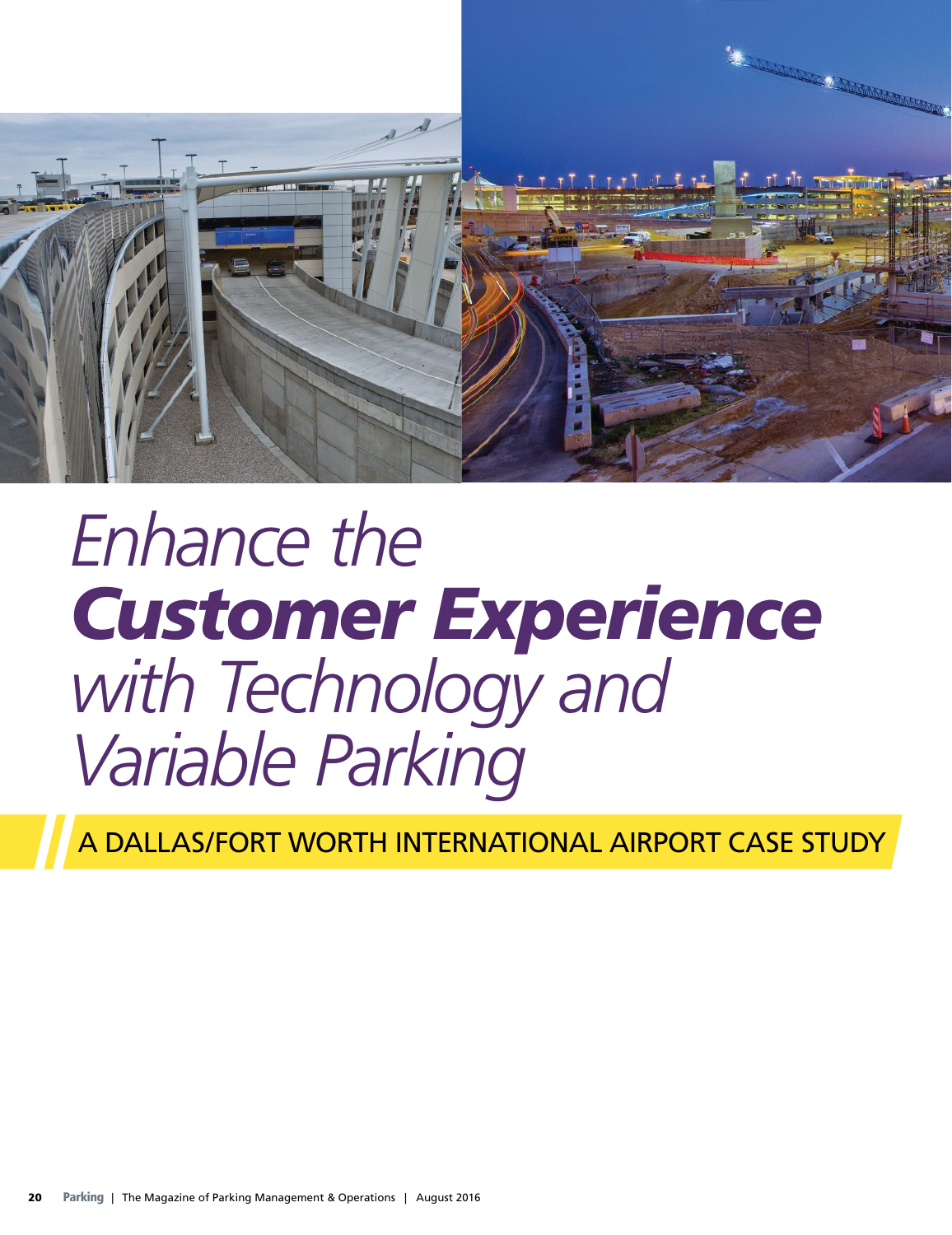

The Dallas/Fort Worth International Airport (DFW) journey starts with the drive. Recognizing parking as an important aspect of the customer experience, DFW embarked on a capital improvement program to invest in the infrastructure and technology of its parking garages. The key component to the enhancement is a new system to guide customers to the nearest available parking spot.

In conjunction with the \$2.7 billion terminal renewal and improvement program initiated in 2011, the parking garages in terminals A, B, D and E have undergone major enhancements coinciding with the terminal renovations across the airport. With the objective to improve the travel experience from garage to terminal, aesthetics and performance became the

crux of renovation planning. DFW has invested more than \$300 million for parking improvements for terminals A, D and E.

## **Parking Key to Increasing Airport Revenue**

With 28,000 parking spaces across five terminals, boosting revenue is an ongoing endeavor for the world's ninth busiest

airport. The airport serves more than 64 million passengers annually, with 42 percent of those travelers starting their journey at DFW.

To capture the majority of originating passengers, understanding only 21 percent actually park on airport property, DFW also created a strategy to incentivize travelers to park at the airport to

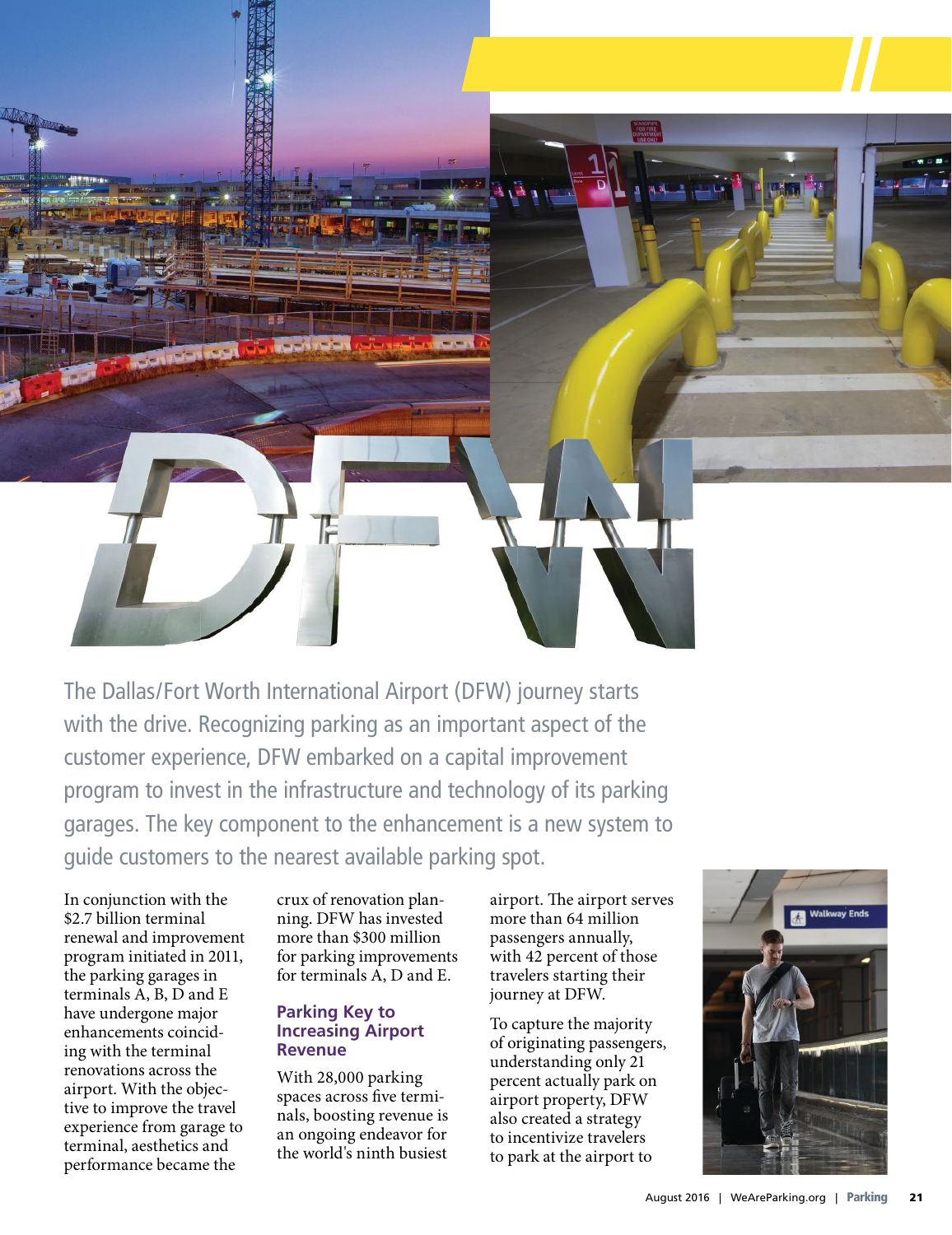

IN THE NEAR FUTURE, THE SYSTEM WILL ACCOMMODATE CUSTOMER RESERVATIONS, RESULTING IN GUESTS PRE-BOOKING THEIR TRIP DOWN TO THE SPECIFIC LEVEL AND SPACE FOR THEIR VEHICLE.

ultimately increase the number of travelers using terminal parking.

# **Technology Innovations Enhance Customer Experience**

Gathering information from focus groups and surveys to better understand the customer parking experience, technology became a key focus to enhance the garages. DFW's parking guidance system (PGS) began installation in 2013 after extensive research and analysis of industry available state-of-the-art technology.

DFW invested nearly \$200 million into the construction of a five-level, 7,000 space garage for terminal A, including PGS technology. Terminal A became the first garage to be fitted with this ultrasonic detection sensor system, which

displays status lights over every individual parking space to inform the customer of its availability. The PGS also combines a variety of functions including wayfinding, traffic monitoring, and communication using variable message signs.

# **PGS Parks Customers Quickly, Provides Stats to Airport**

This system directs drivers to available spaces quickly and efficiently through dynamic guidance displays placed strategically across the garage. LED sensors further aid in the identification of spaces for customers in real time. Fully equipped with the RGB spectrum, the hanging pendants installed at the end of each space displays green for available space and red for occupied.